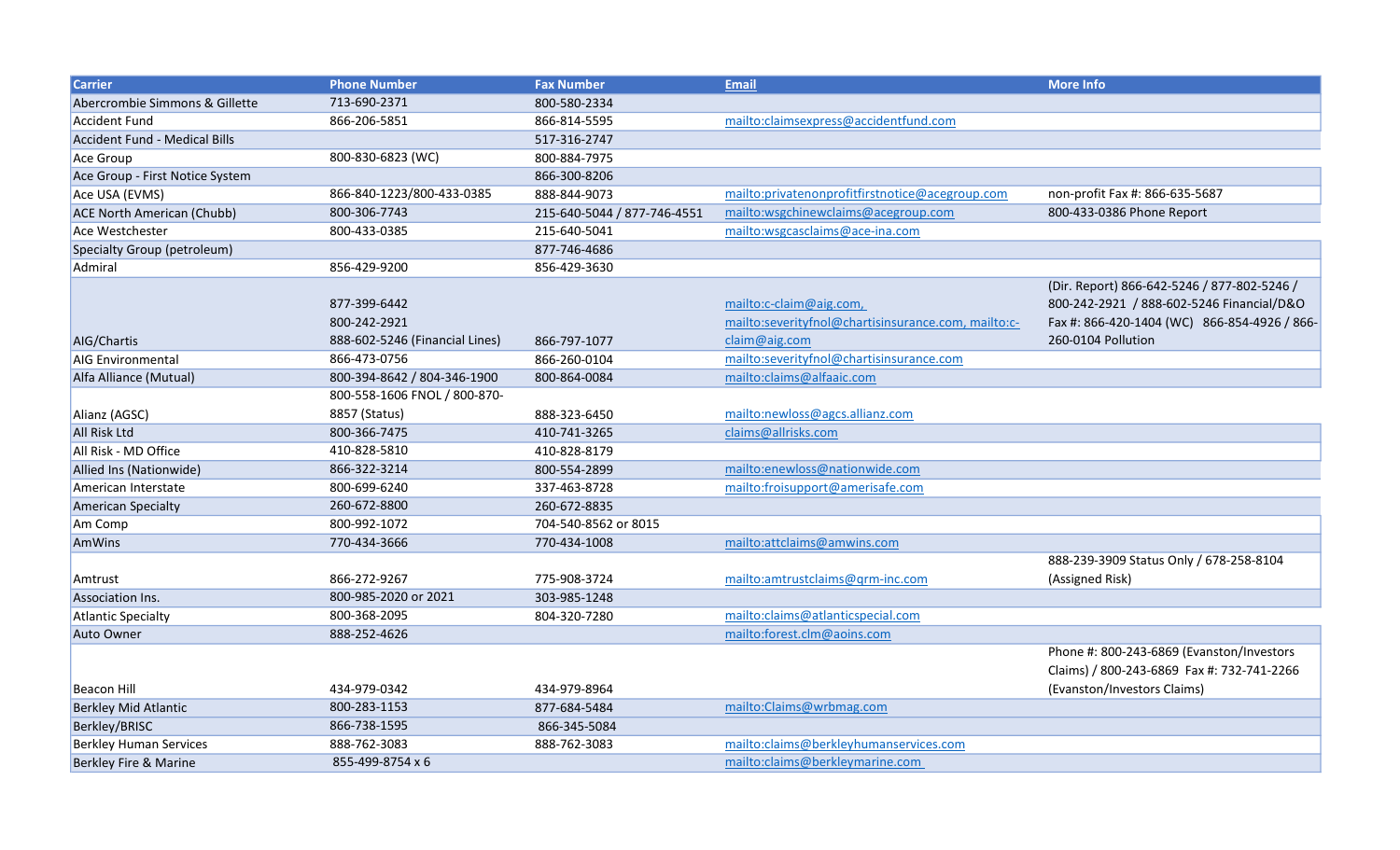| BIA (Local)                    | 757-420-3022                | 877-212-8599              | mailto:tech1@riskprograms.cm      | 888-730-1572                                   |
|--------------------------------|-----------------------------|---------------------------|-----------------------------------|------------------------------------------------|
| <b>Bitco Insurance Company</b> | 800-642-2507                |                           | mailto:charlotteclaims@bitco.com  |                                                |
| Builders Ins. Grp.             | 800-883-9305                | 678-631-3409              | mailto:firstreport@bldrs.com      |                                                |
|                                |                             |                           |                                   | email: noticeofloss@bmico.com / Bills          |
| <b>Builders Mutual</b>         | 800-809-4862                | 919-845-9385              | mailto:wcnoticeofloss@bmico.com   | :claimsinfo@bmico.com                          |
| Brickstreet                    | 866-452-7425                | 304-941-1151              | claimsintake@brickstreet.com      |                                                |
| Brownyard                      | 800-645-5820                | 631-665-8086              |                                   |                                                |
| <b>Burns &amp; Wilcox</b>      | 252-726-8992                | 252-726-9484              |                                   |                                                |
| <b>Bunker Hills</b>            | 800-645-7707                | 713-935-7423              |                                   |                                                |
| Capitol Specialty (Surplus)    | 800-475-4450                |                           | mailto:pcclaims@capspecialty.com  |                                                |
| Canal Ins.                     | 800-452-6911                | 864-271-7667              | mailto:Claims.email@canal-ins.com |                                                |
| <b>CGU</b>                     | 678-380-8734                | 678-380-7595              |                                   |                                                |
| One Beacon                     |                             | 800-224-4854              |                                   |                                                |
|                                |                             |                           |                                   | Phone: 800-884-4669 (Marine) Fax: 800-884-     |
| Chubb                          | 800-252-4670                | 800-300-2538 (AOL Claims) | WC: wcfnol@chubb.com              | 3946 (WC Claims) 877-629-6905 (Marine)         |
|                                |                             |                           |                                   | Commercialmarinefirstnotice@chubb.com /        |
| Chubb Specialty                | 800-252-4670                | 860-408-2464 or 408-2381  | CSCFNOL@chubb.com                 | specialtyclaims@chubb.com                      |
| Cincinnati                     | 877-242-2544                | 877-242-3665              | claimsmaindesk@cinfin.com         | 877-588-4527 (Glass) / 877-242-2544 (WC)       |
| <b>CNA</b>                     | 877-262-2727                | 800-953-7389              | lossreport@cnaasap.com            |                                                |
| C N A Pro                      | 212-440-3537                | 866-773-7504              | caintake@cna.com                  |                                                |
| C N A DBA                      | 866-795-9988 (within US)    | 312-894-2685              | globalclaims@cna.com              | 001-312-822-1395 (outside US)                  |
| <b>Commerce Casualty</b>       | 877-776-2242                | 704-525-1573              |                                   |                                                |
| Commerce & Industry (Chartis)  | 704-525-8478                |                           |                                   |                                                |
| Commonwealth Contractors       | 800-277-8721                | 804-359-9640              |                                   |                                                |
|                                |                             |                           |                                   | Fax #: 804-858-2001 / All Bills Get Faxed 804- |
| (Landin)                       | 804-359-9600                | 804-282-4640              | Accidentreport@landininc.com      | 359-9640                                       |
| Commonwealth Under.            | 800-396-6226                |                           | claims@commund.com                |                                                |
| Comp First                     | 800-779-7959 (x 2931 is wc) | 706-277-2704              |                                   |                                                |
| Companion P & C                | 800-649-2948                | 877-379-7389              |                                   |                                                |
| Continental (CLU) Underw.      | 985-898-5300                | 985-898-5324              |                                   |                                                |
| Crum & Forster                 | 800-423-3060                | 877-622-6246              | crumandforsternol@cfins.com       |                                                |
| CV Starr (LVL Claims)          | 212-359-3950                | 212-513-7589              | claims@starrcompanies.com         |                                                |
| Donegal/Southern Ins. Co       | 800-877-0600                |                           | claimsnewlosses@donegalgroup.com  |                                                |
| <b>EMC</b>                     | 888-362-2255                | 704-548-2836              | Charlotte.claims@emcins.com       |                                                |
| Empire                         | 888-680-8003                | 402-963-5329              |                                   |                                                |
| <b>Employers</b>               | 800-232-3085 Report         |                           | ecfroi@employers.com              | 888-682-6671 Inquiry                           |
| Endurance                      | 213-270-7000                | 213-270-7020              | eclaims@enhinsurance.com          | 877-676-7575                                   |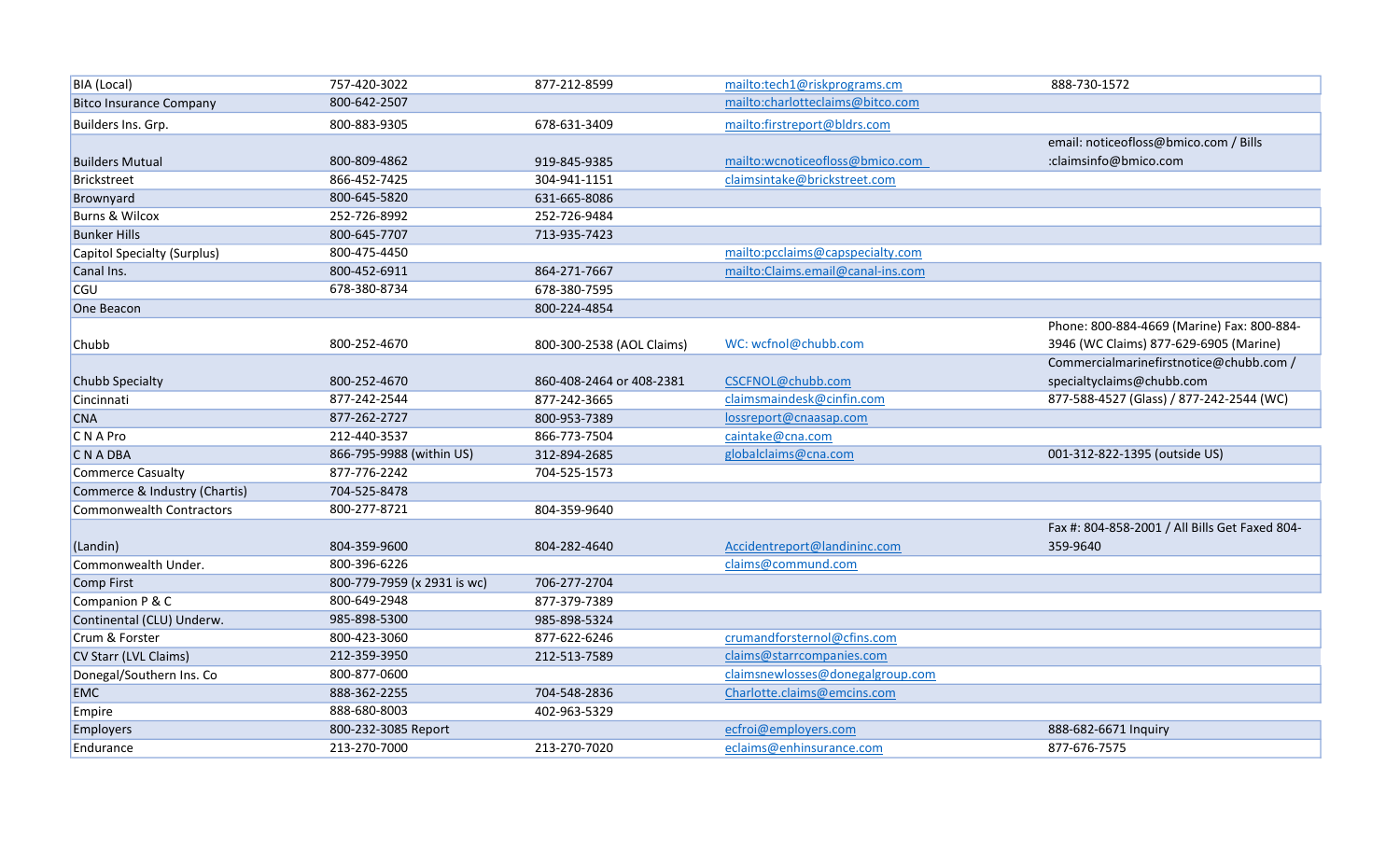| Fara (All Risks Ltd)            | 800-215-3272  |                           |                                         |                                                                                             |
|---------------------------------|---------------|---------------------------|-----------------------------------------|---------------------------------------------------------------------------------------------|
| <b>FCCI</b>                     | 800-805-3737  | 800-226-2003              | newclaim@fcci-group.com                 |                                                                                             |
| Falcon Ins.                     | 800-880-0801  |                           |                                         |                                                                                             |
| Firemans Fund (Allianz)         | 888-347-3428  | 800-511-3720              | cifnol@ffic.com                         |                                                                                             |
| First Media (One Beacon)        | 800-753-7545  | 212-524-9362              |                                         | Fax #: 913-677-2893                                                                         |
| Foremost                        | 800-435-7764  | 877-217-1389              | Mybusiness.claim@foremost.com           | wcclaimsdocs@farmersinsurance.com                                                           |
| Frontier Claim Serv.            | 800-288-4063  | 888-888-8906              |                                         |                                                                                             |
| Gallagher Bassett               | 800-683-0631  | 973-644-5959              |                                         |                                                                                             |
| <b>Greenwich Transportation</b> | 800-488-8852  | 615-760-7047              |                                         | 800-426-3168                                                                                |
| <b>Great American</b>           | 800-584-0835  |                           | pimclaims@gaig (property/IM)            |                                                                                             |
| Gresham & Assoc.                | 800-241-5677  | 770-389-0433              | claims@greshaminc.com                   |                                                                                             |
| Guard                           | 888-639-2567  |                           | claims3@guard.com                       |                                                                                             |
| Hanover                         | 800-628-0250  | 800-399-4734              | firstreport@hanover.com                 | wcnewlosses@hanover.com                                                                     |
| Harleysville                    | 800-892-8877  | 800-441-4118              | enewloss@nationwide.com                 |                                                                                             |
|                                 |               |                           |                                         | 800-585-0722 (Ocean/MTC) / 888-266-3488<br>(Bond/Fidelity) / Fax #: 800-585-6498 / 860-757- |
| Hartford                        | 800-327-3636  | 800-347-8197              | Agentfaxreporting.claim@thehartford.com | 5835                                                                                        |
| Hartford Steam Boiler           | 888-472-5677  | 888-329-5677              | new loss@hsb.com                        |                                                                                             |
| <b>Harford Mutual</b>           | 877-445-5826  | 410-836-0977              | claimline@hm1842.com                    | 800-638-3669                                                                                |
| HBW Ins. Svs.                   | 800-793-5884  | 678-742-6301              |                                         |                                                                                             |
| Hub International               | 888-562-3538  |                           | denise.beardsley@hubinternational.com   |                                                                                             |
| Int'l Marine U/W                | 212-440-6501  | 212-943-1495              |                                         |                                                                                             |
| Int'l Specialty Risk            | 781-295-0270  | 781-246-7830              |                                         |                                                                                             |
| Int'l Specialty                 | 206-615-3090  | 206-615-3096              |                                         |                                                                                             |
| Irving Weber Assoc.             | 800-243-1811  | 631-913-6033              |                                         |                                                                                             |
| K&K                             | 800-237-2917  | 219-459-5910              | kk.claims@kandkinsurance.com            |                                                                                             |
| Kemper Environ (NJ)             | 609-936-3000  | 609-936-3118              |                                         |                                                                                             |
| <b>Key Risk</b>                 | 888-883-9568  | 888-576-7329              | firstreport@keyrisk.com                 | 800-942-0225 / WC Bills: 336-605-5015                                                       |
| Lexington                       | 866-391-9675  | 916-384-0965              | nsmchamp@athensadmin.com                |                                                                                             |
| <b>Liberty Mutual</b>           | 800-362-0000  | 800-329-3297              | clclaimreports@libertymutual.com        |                                                                                             |
| Main St. America (NGM)          | 877-425-2467  | 877-282-3844              | fnol@msagroup.com                       |                                                                                             |
| Maritime                        | 800-882-5414  | 603-641-8233/603-623-4797 | Claims@maritimepg.com                   | drutherford@maritimepg.com                                                                  |
| Martens-Johnson                 | 301-231-5447  | 301-881-1137              |                                         |                                                                                             |
| (Stonington Claims)             | 866-462-9934) |                           | firstreport@middleoak.com               |                                                                                             |
| Minico Ins.                     | 800-528-1056  | 800-331-9666              | claim@minico.com                        |                                                                                             |
| Monitor Liability               | 800-446-2100  | 847-806-4017              |                                         |                                                                                             |
| Montlake (ACE)                  | 877-265-5221  | 800-748-6159              |                                         |                                                                                             |
| Morrow Ins.                     | 828-693-5396  | 828-692-4717              |                                         |                                                                                             |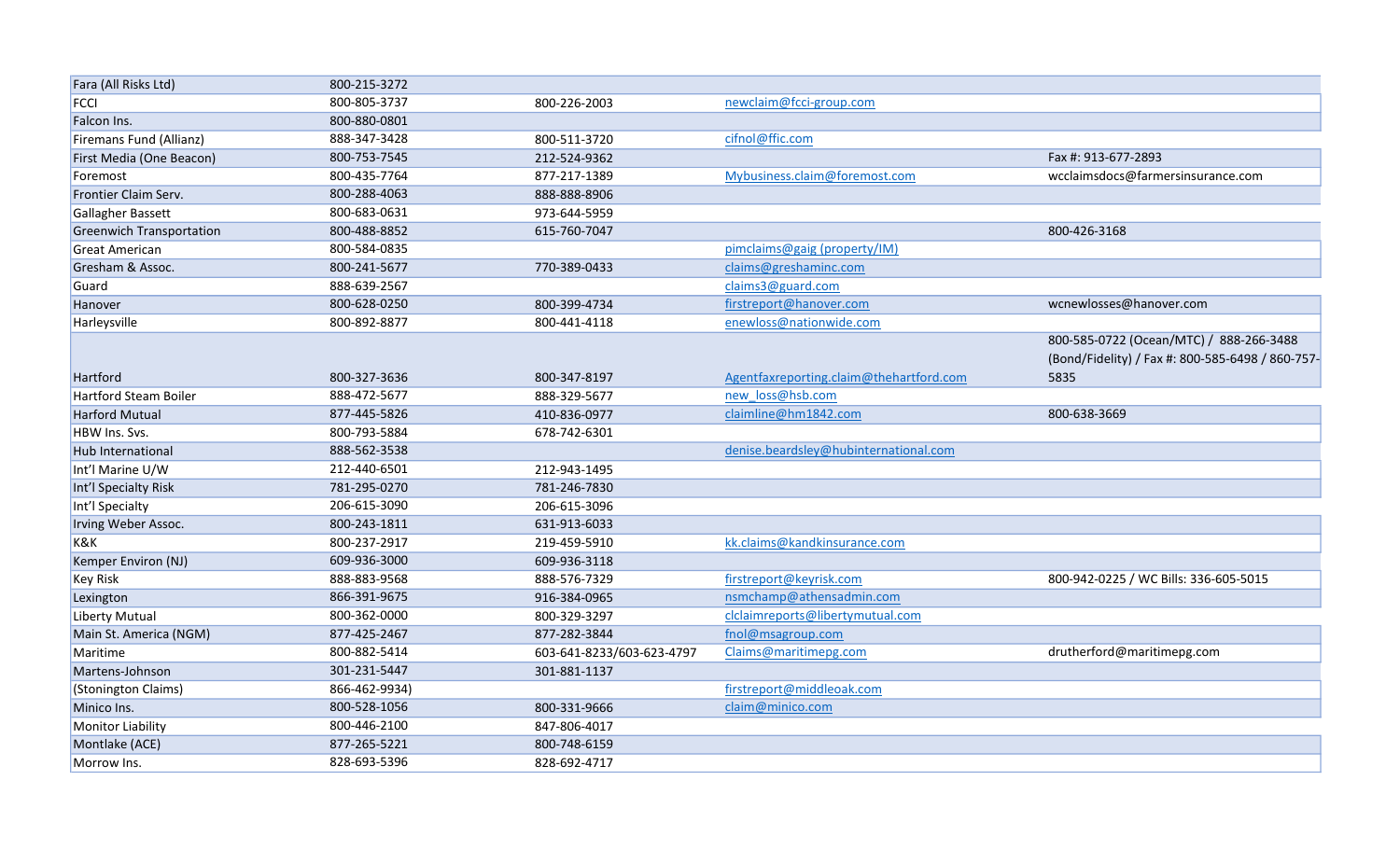| Navigators                     | 855-444-4796                 | 847-285-9003              | newloss@navg.com                   |                                              |
|--------------------------------|------------------------------|---------------------------|------------------------------------|----------------------------------------------|
| National Flood                 | 800-303-5663                 |                           |                                    |                                              |
| (Hartford)                     | 800-759-8656                 | 406-257-1629              |                                    | 406-756-8656                                 |
| Northfield (Northland)         | 800-328-5972                 |                           | nccc@northlandins.com              |                                              |
| <b>NCJUA</b>                   | 800-662-7048                 | 919-829-1793              | claims.admin@ncjua.com             |                                              |
| Ocean Marine Ins.              | 410-822-0080                 | 401-822-5310              |                                    |                                              |
| <b>Ohio Casualty</b>           | 800-362-0000 (Direct Report) | 800-329-3297              | clclaimreports@libertymutual.com   | 800-382-1223                                 |
| One Beacon                     | 800-832-7839                 |                           |                                    |                                              |
|                                |                              |                           |                                    | 800-572-7624 (Richmond) / 804-967-5657 / Fax |
|                                |                              |                           |                                    | #: 800-432-9762 / 610-391-3495 / 804-967-    |
| <b>PMA</b>                     | 888-476-2669 (Call Center)   | 888-329-2721              |                                    | 5688                                         |
| Penn America                   | 800-788-4780                 |                           | claims@global-indemnity.com        |                                              |
| Penn Millers                   | 800-233-8347                 | 570-822-2165              | claims@chubbagribusiness.com       |                                              |
| Penn National                  | 800-877-7366                 | 866-496-4764              | clmdr@pnat.com                     | 800-330-3038(Glass)                          |
| Peninsula                      | 877-954-5277                 | 410-546-1273              | claimsforms@peninsulainsurance.com | 800-492-1205 / 410-742-5132 Status           |
| Philadelphia                   | 800-765-9749                 | 800-685-9238              | claimsreport@phly.com              |                                              |
| Progressive                    | 800-776-4737                 |                           |                                    | 800-287-5078 (Glass)                         |
| QBE                            | 800-362-5448                 |                           | newlossgc@us.gbe.com               |                                              |
| Redwoods                       | 800-463-8546                 |                           | claims@redwoodsgroup.com           |                                              |
| Riverport                      | 800-942-0225                 | 336-605-1260 (bills also) |                                    |                                              |
| Rockingham                     | 800-662-5246                 |                           | newclaims@rockinghamgroup.com      |                                              |
| Rockwood                       | 800-837-9062                 | 814-926-4070              |                                    |                                              |
| Royal Oak U/W                  | 800-628-2967                 | 804-741-9401              | claims@royaloakunderwriters.com    |                                              |
| Royal                          | 800-847-6925                 | 704-522-2013              |                                    | 800-272-4527 (Glass)                         |
| Safeco                         | 800-332-3226                 | 866-378-3661              |                                    |                                              |
| Scottsdale Ins.                | 800-423-7675                 | 480-483-6752              | ESSReportALoss@nationwide.com      |                                              |
| Sea Bright Ins                 | 866-367-7242                 | 484-588-2870              |                                    |                                              |
| Seaworthy Ins.                 | 877-970-2628                 | 703-461-2843              | claims@seaworthyinsurance.com      | claimsreports@seaworthyinsurance.com         |
|                                |                              |                           |                                    | WC Claims: 877-352-6860 /                    |
| Selective                      | 866-455-9969                 | 877-352-6541              | wcfnol@selective.com               | csvcenter@selective.com                      |
| Selective FLOOD                | 877-348-0552                 |                           | floodclaims@selective.com          |                                              |
| Seneca                         | 212-277-3490                 | 212-422-7541              | claims@senecainsurance.com         |                                              |
| Signal Mutual Claims (US Fire) | 972-770-1600                 | 972-770-1699              |                                    |                                              |
| Southern Homes                 | 800-777-9040                 | 828-262-0754              |                                    |                                              |
| St Paul                        | 800-787-2851                 | 888-329-8734 (AOL Claims) |                                    | 888-487-3492 (WC)                            |
| <b>Starr Marine</b>            | 800-472-4128                 | 212-406-3932              | marineclaims@vericlaiminc.com      |                                              |
| Swett & Crawford               | 804-934-0320                 | 804-934-0325              |                                    |                                              |
| Timber Sure                    | 866-675-7985                 | 800-953-8414              |                                    |                                              |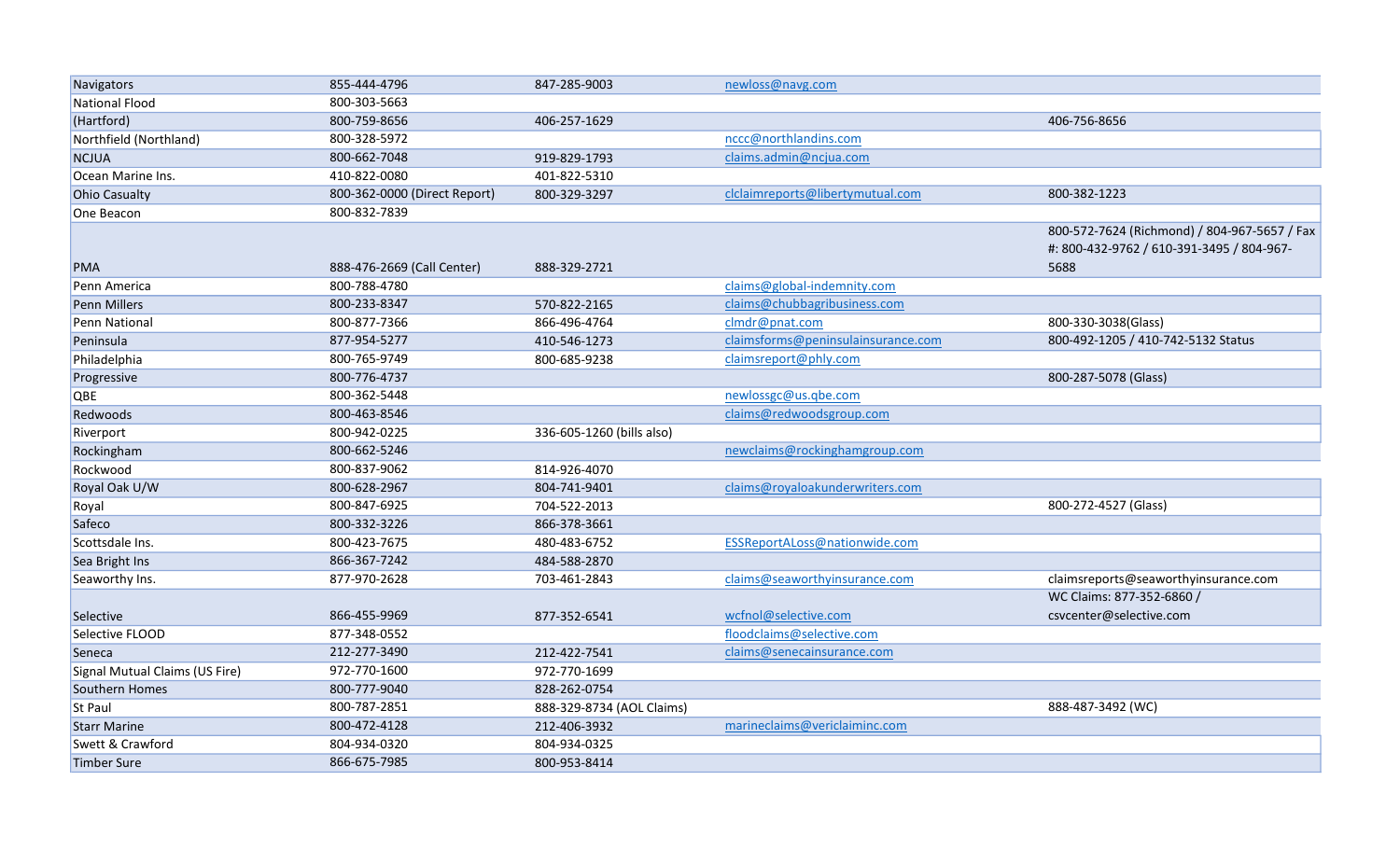| Tower U/W                  | 804-897-8801                | 804-897-8805              |                                       |                                                 |
|----------------------------|-----------------------------|---------------------------|---------------------------------------|-------------------------------------------------|
|                            |                             |                           |                                       |                                                 |
|                            |                             |                           |                                       | 888-661-3938 (Serv. Cntr) / 800-356-6663        |
|                            |                             |                           |                                       | (Flood) / 800-972-3541(Glass Unit) / 571-287-   |
|                            |                             |                           |                                       | 6000 (Chantilly) / 800-842-8496 (Bond claims) / |
|                            |                             |                           |                                       | 800-253-1304 (Boiler) / Fax #: 571-287-6371 /   |
| Travelers                  | 800-238-6225                | 877-784-5329              | first.report@travelers.com            | 888-460-6622 / bsiclaims@travelers.com          |
| Trident Marine Mgrs        | 800-255-9546                | 281-440-6805              |                                       |                                                 |
| Trinity U/W                | 800-315-6090                | 407-875-8781              |                                       |                                                 |
| Technology (A/R WC)        | 866-272-9267 (Report)       | 775-908-3724              |                                       | 888-239-3909 (Inquiry)                          |
| Utica                      | 800-216-1420                | 888-538-2018              | claimsnewreport@uticanational.com     |                                                 |
| USLI                       |                             |                           | newlosses@usli.com                    |                                                 |
| VA Commerce Group (Landin) | 800-277-8721                | 804-359-9640 (Bills Also) | accidentreport@landininc.com          |                                                 |
| VO Schinnerer & Co.        | 301-961-9800                | 301-951-5444              |                                       |                                                 |
| <b>VML</b>                 | 800-963-6800                | 804-273-0560              | newlosses@vmlms.org                   |                                                 |
|                            |                             |                           |                                       | Hospitality Program (Hotels) 877-225-1729 /     |
|                            |                             |                           |                                       | 877-870-1542 (Medical Bill Status) / 877-225-   |
| Wausau                     | 800-266-2800                | 800-756-7603              |                                       | 1730 (WC) / Fax #: 800-892-8728                 |
| Westminster                | 443-487-0242                | 877-303-5070              | Claims@westminsteramerican.com        |                                                 |
| Westfield                  | 866-937-2663 (24 Hours)     |                           | WestfieldCCC@westfieldgrp.com         | Auto Glass 800-810-3665 (24 Hours)              |
| <b>XL Catlin</b>           | 800-823-7351                | 610-458-2519              | specialtyclaimnewnotices@xlcatlin.com |                                                 |
| <b>York Risk Services</b>  | 866-391-9675                |                           | yorkclaimsintake@yorkrsg.com          |                                                 |
| Zenith                     | 800-440-5020 (First Report) |                           | firstcallnewclaim@thezenith.com       | 704-567-7400                                    |
|                            |                             |                           |                                       | 866-488-2508 (Environmental) / 866-255-2962     |
|                            |                             |                           |                                       | (Environmental Fax #) /                         |
|                            |                             |                           |                                       | Usz_zurich_environmental@zurichna.com /         |
|                            |                             |                           |                                       | 800-553-2671 (Altanta GA) / 800-800-3907        |
|                            |                             |                           |                                       | (Builders Risk) / 800-626-4577 (F&D Crime       |
| Zurich                     | 800-987-3373/866-488-2508   | 877-962-2567              | usz.carecenter@zurichna.com           | Claims)                                         |
| Farmers                    | 800-435-7764                |                           |                                       |                                                 |
| <b>Farmers WC</b>          | 866-846-3114                |                           | wcclaimsdocs@farmersinsurance.com     |                                                 |
| Foremost                   | 800-435-7764                | 877-217-1389              | myclaim@foremost.com (documents)      | mybusiness.claim@foremost.com (FNOL)            |
|                            |                             |                           |                                       |                                                 |
| <b>Transportation</b>      |                             |                           |                                       |                                                 |
| Ally/GMAC Risk Services    | 800-225-5642                | 800-337-9264              | npccclaims.newlosses@gmacfs.com       |                                                 |
| Berkshire Hathaway         | 800-488-2930                | 402-916-3031              | claims@nationalindemnity.com          |                                                 |
| Canal                      | 800-868-7538                | 864-679-2518              | Claims.email@canal-ins.com            |                                                 |
| Carolina Casualty          | 866-724-2416                | 904-363-8093              |                                       |                                                 |